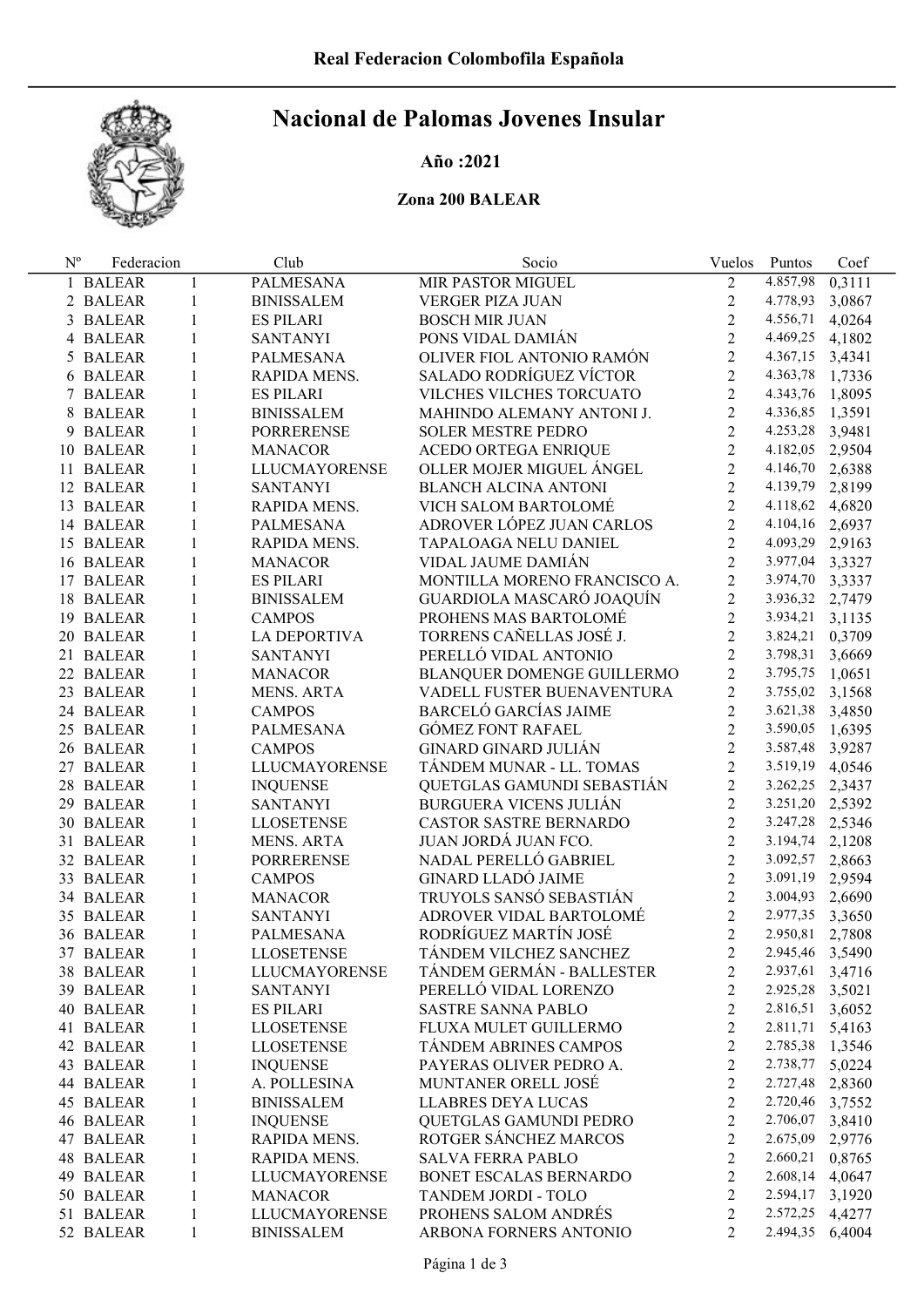

# Nacional de Palomas Jovenes Insular

#### Año :2021

### Zona 200 BALEAR

| $N^{\rm o}$ | Federacion |              | Club                 | Socio                             | Vuelos         | Puntos          | Coef   |
|-------------|------------|--------------|----------------------|-----------------------------------|----------------|-----------------|--------|
|             | 53 BALEAR  | 1            | <b>MENS. ARTA</b>    | <b>CUTILLAS BERGAS JAIME</b>      | $\overline{2}$ | 2.430,71        | 1,6654 |
|             | 54 BALEAR  | 1            | <b>CAMPOS</b>        | GARCÍAS MEZQUIDA ANTONIO          | $\overline{2}$ | 2.429,90        | 1,4049 |
|             | 55 BALEAR  | 1            | <b>LLUCMAYORENSE</b> | SALA SANCHEZ JUAN PEDRO           | $\overline{2}$ | 2.425,87        | 4,4686 |
|             | 56 BALEAR  | 1            | <b>BINISSALEM</b>    | MARTÍ VALLES GUILLERMO            | $\overline{2}$ | 2.287,27        | 3,9093 |
|             | 57 BALEAR  | $\mathbf{1}$ | <b>ES PILARI</b>     | <b>JAUME OLIVER ANTONIA</b>       | $\overline{2}$ | 2.141,87        | 4,1083 |
|             | 58 BALEAR  | 1            | <b>LLOSETENSE</b>    | PERELLÓ PUJADAS CRISTOBAL         | $\overline{2}$ | 2.084,59        | 5,3792 |
|             | 59 BALEAR  | 1            | <b>LLUCMAYORENSE</b> | <b>SERVER RIGO JAIME</b>          | $\overline{2}$ | 2.050,29        | 2,9243 |
|             | 60 BALEAR  | 1            | <b>MANACOR</b>       | SERVERA SERVERA JUAN              | $\overline{2}$ | 1.958,75        | 0,2453 |
|             | 61 BALEAR  | $\mathbf{1}$ | <b>PORRERENSE</b>    | VENY MESTRE MIGUEL A.             | $\overline{2}$ | 1.929,82        | 3,2815 |
|             | 62 BALEAR  | 1            | <b>LLUCMAYORENSE</b> | BARCELÓ TABERNER BARTOLOMÉ        | $\overline{2}$ | 1.797,00        | 2,7683 |
|             | 63 BALEAR  | 1            | <b>LA DEPORTIVA</b>  | <b>VIVES VILA TONI</b>            | $\overline{2}$ | 1.724,02        | 0,6692 |
|             | 64 BALEAR  | 1            | <b>INQUENSE</b>      | BUÑOLA QUETGLAS PEDRO A.          | $\overline{2}$ | 1.626,88        | 3,2353 |
|             | 65 BALEAR  | 1            | <b>MANACOR</b>       | LEBRÓN LINARES JOSÉ               | $\overline{2}$ | 1.577,92        | 2,9032 |
|             | 66 BALEAR  | $\mathbf{1}$ | <b>PORRERENSE</b>    | GONZÁLEZ SITJAR JOSÉ MANUEL       | $\overline{2}$ | 1.468,83        | 1,6709 |
|             | 67 BALEAR  | 1            | <b>CAMPOS</b>        | ABRAHAM VILA SEBASTIÁN            | $\overline{2}$ | 1.424,95        | 3,4877 |
|             | 68 BALEAR  | 1            | <b>PALMESANA</b>     | <b>BARREIRO SEVILLA JOSE LUIS</b> | $\overline{2}$ | 1.313,57        | 1,8633 |
|             | 69 BALEAR  | 1            | <b>BINISSALEM</b>    | BIBILONI JAUME ANTONIO            | $\overline{2}$ | 1.308,67        | 3,7890 |
|             | 70 BALEAR  | 1            | <b>CAMPOS</b>        | BARCELÓ SAGRERA SALVADOR          | $\overline{2}$ | 1.090,35        | 4,2025 |
|             | 71 BALEAR  | 1            | <b>INQUENSE</b>      | AMENGUAL ESTELRICH GREGORIO       | $\overline{2}$ | 1.051,33        | 1,9707 |
|             | 72 BALEAR  | 1            | <b>MANACOR</b>       | VADELL NADAL SALVADOR             | $\mathbf{1}$   | 2.753,43        | 1,3056 |
|             | 73 BALEAR  | 1            | <b>SANTANYI</b>      | <b>BURGUERA VIDAL ANTONIO</b>     | $\mathbf{1}$   | 2.739,00        | 1,0840 |
|             | 74 BALEAR  | 1            | <b>CAMPOS</b>        | SASTRE GONZÁLEZ ÁNGEL             | $\mathbf{1}$   | 2.506,68        | 2,1938 |
|             | 75 BALEAR  | 1            | RAPIDA MENS.         | MOREY BARCELÓ SEBASTIÁN           | $\mathbf{1}$   | 2.491,97        | 1,6492 |
|             | 76 BALEAR  | 1            | RAPIDA MENS.         | COLL BARCELÓ ANTONIO              | $\mathbf{1}$   | 2.466,81        | 2,2501 |
|             | 77 BALEAR  | 1            | LLUCMAYORENSE        | <b>JAUME SASTRE JUAN</b>          | $\mathbf{1}$   | 2.450,53        | 2,2093 |
|             | 78 BALEAR  | 1            | LA DEPORTIVA         | LLADÓ BONET JOSÉ                  | $\mathbf{1}$   | 2.448,42        | 2,1516 |
|             | 79 BALEAR  | 1            | <b>PORRERENSE</b>    | TANDEM MUNTANER - MORA            | $\mathbf{1}$   | 2.427,43        | 2,3440 |
|             | 80 BALEAR  | 1            | <b>PALMESANA</b>     | ADRÓVER FORNES CARLOS             | $\mathbf{1}$   | 2.310,74        | 2,1133 |
|             | 81 BALEAR  | 1            | <b>BINISSALEM</b>    | <b>ARRON MORRO LUIS</b>           | $\mathbf{1}$   | 2.285,52 2,5499 |        |
|             | 82 BALEAR  | 1            | LA DEPORTIVA         | <b>VIVES GRAS MARCOS</b>          | $\mathbf{1}$   | 2.108,08        | 2,7863 |
|             | 83 BALEAR  | 1            | <b>PORRERENSE</b>    | GORNALS FERRER MIGUEL A.          | $\mathbf{1}$   | 2.094,14        | 2,9491 |
|             | 84 BALEAR  | 1            | <b>LLOSETENSE</b>    | SÁNCHEZ PERELLÓ JOSÉ G.           | 1              | 2.080,99        | 3,1232 |
|             | 85 BALEAR  | 1            | <b>BINISSALEM</b>    | FERRER RAMIS GUILLÉN              | $\mathbf{1}$   | 2.030,87        | 2,6589 |
|             | 86 BALEAR  | 1            | <b>ES PILARI</b>     | SORELL SALVA GABRIEL              | $\mathbf{1}$   | 1.992,14 3,3412 |        |
|             | 87 BALEAR  | 1            | <b>DERBY MALLORC</b> | FAHANDEZH-SAADI FAHANDEZH R.      | 1              | 1.979,82 3,3942 |        |
|             | 88 BALEAR  | 1            | <b>CAMPOS</b>        | LLUCH DUBÓN SANTIAGO              | 1              | 1.974,22 0,0948 |        |
|             | 89 BALEAR  | 1            | RAPIDA MENS.         | LORENTE VÁZQUEZ ANDRÉS            | $\mathbf{1}$   | 1.779,78 0,9118 |        |
|             | 90 BALEAR  | 1            | <b>BINISSALEM</b>    | ARBABAN GHAFOORI AMIR HESSAM      | 1              | 1.773,57 3,5395 |        |
|             | 91 BALEAR  | 1            | RAPIDA MENS.         | FIDALGO BESTARD MIGUEL            | 1              | 1.750,24 0,8726 |        |
|             | 92 BALEAR  | 1            | <b>PALMESANA</b>     | <b>GIL PALACIO H. MARINA</b>      | 1              | 1.738,83 4,2450 |        |
|             | 93 BALEAR  | 1            | <b>BINISSALEM</b>    | AMENGUAL BENNASAR LLORENÇ         | 1              | 1.727,56 3,9795 |        |
|             | 94 BALEAR  | $\mathbf{1}$ | <b>INQUENSE</b>      | NICOLAU GAMUNDI SEBASTIA          | 1              | 1.717,31        | 4,0612 |
|             | 95 BALEAR  | $\mathbf{1}$ | LLUCMAYORENSE        | MONSERRAT RAFAL JULIÁN            | 1              | 1.700,27        | 4,2232 |
|             | 96 BALEAR  | $\mathbf{1}$ | RAPIDA MENS.         | <b>MAS BLANCO MATEO</b>           | 1              | 1.556,67 1,5326 |        |
|             | 97 BALEAR  | $\mathbf{1}$ | <b>LLOSETENSE</b>    | TORRES REYNES MIGUEL              | 1              | 1.521,94 1,5743 |        |
|             | 98 BALEAR  | $\mathbf{1}$ | <b>PALMESANA</b>     | FANDIÑO RODRÍGUEZ HANZEL          | 1              | 1.401,57 1,9124 |        |
|             | 99 BALEAR  | 1            | <b>LA DEPORTIVA</b>  | <b>BISBAL MORA JOAN JESÚS</b>     | 1              | 1.390,55        | 0,9200 |
|             | 100 BALEAR | $\mathbf{1}$ | <b>BINISSALEM</b>    | PONS FERRER JUAN                  | 1              | 1.258,80        | 2,5017 |
|             | 101 BALEAR | $\mathbf{1}$ | <b>SANTANYI</b>      | SERRA BONET ANTONIO               | 1              | 1.233,22        | 2,2598 |
|             | 102 BALEAR | $\mathbf{1}$ | SANTANYI             | <b>BURGUERA FERRER JULIÁN</b>     | 1              | 1.140,28        | 2,5577 |
|             | 103 BALEAR | $\mathbf{1}$ | <b>BINISSALEM</b>    | FERRAGUT SEGUÍ ANTONIO            | 1              | 1.102,47        | 1,0332 |
|             | 104 BALEAR | 1            | <b>LLOSETENSE</b>    | TORRES LUQUE CRISTOBAL            | 1              | 1.060,04        | 2,5468 |
|             |            |              |                      |                                   |                |                 |        |